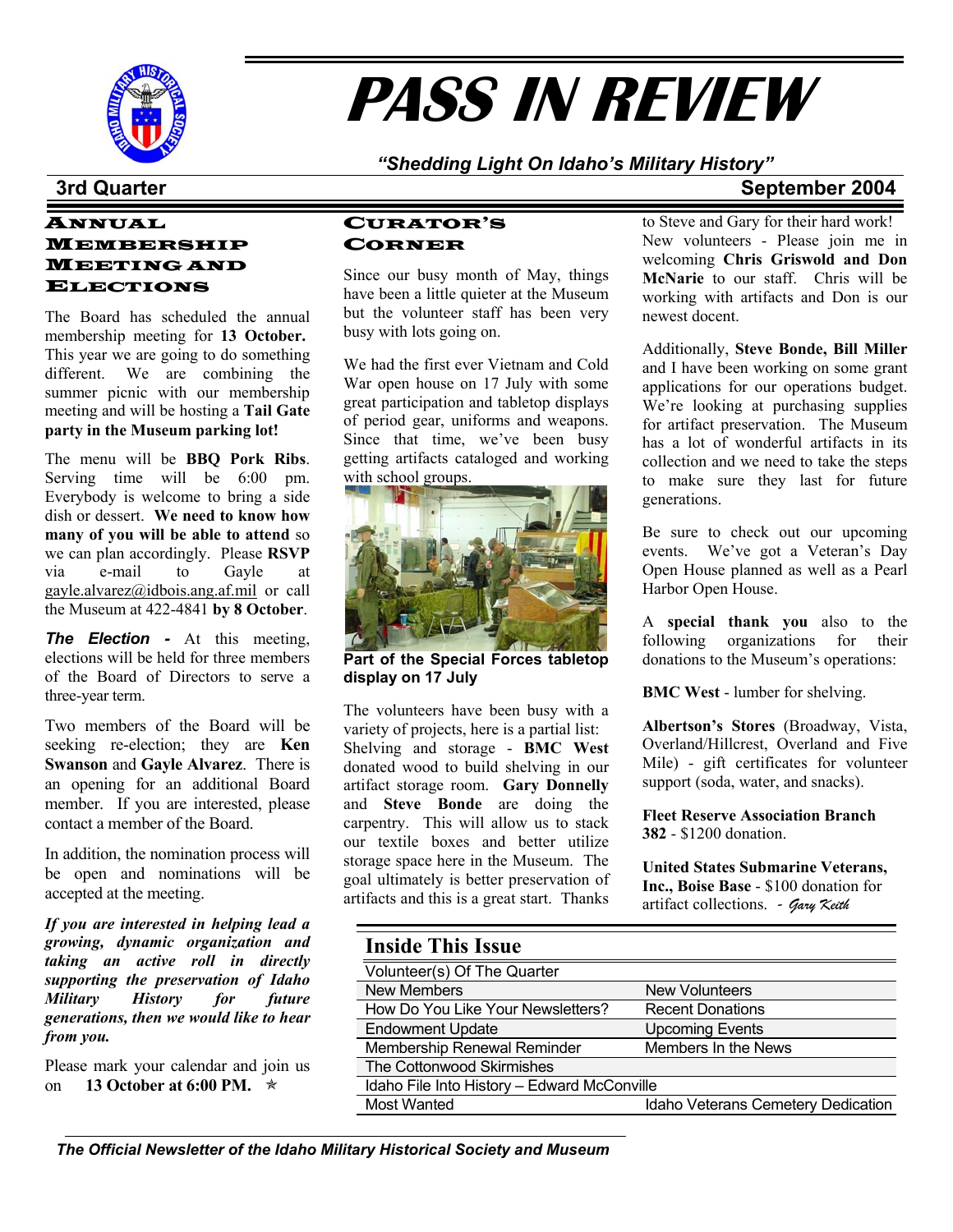### **PASS IN REVIEW September 2004** VOLUNTEER(S) OF THE QUARTER

This time we are doing something a little different. There are **two volunteers** this quarter since both of the individuals have gone *above and beyond* here at the Museum this past year. They both deserve a tremendous amount of recognition and appreciation for their contributions to the Museum. I'm naming them in the order they began volunteering.



#### **Please meet Heath Robison**

**Heath Robison**  is originally from eastern Idaho but now lives in Boise with his wife A skilled

photographer, Heath combines that hobby with graphics arts. Completely self-taught, you would think Heath has a degree in graphic design!

Heath has been volunteering at the Museum for a year now and has brought a wealth of experience and abilities along with his interest in the military and graphic arts. You can see Heath's handiwork all around the Museum. Heath did the map and images of decorations for the Korean War exhibit as well as some of the photos. His map and scoreboard for the *USS Boise* CL-47 exhibit stand out as a major part of the Navy exhibit area.

Since then, Heath has done a large map of Vietnam with many of the units represented in their areas of operations, a 'mini wall' with the names of Idahoans killed in action during the Vietnam War and lots of other graphics. His creativity and interest in design have made the Museum much more interactive and provide a strong method of interpretation.

In addition to his graphic design, Heath has been docenting too. In particular, Heath has been present for most if not all of our school groups visits and has done some interpretive living history,

which has added greatly to the students' Museum experience.

Idaho Military History Museum even more professional in its presentation and appearance. If you have not seen any of his work, it is more than worth the trip to the Museum. We are most fortunate to have him volunteering here.



## **Jim Doering**

**Jim Doering** retired from the US Navy as a Senior Chief Petty Officer after having spent time

in submarines, surface vessels and two years in the Idaho National Guard's 116th Engineers. He moved to Boise a few years ago and runs a business with his wife, J & J Creations. For those of you who have seen the new volunteer nametags, it was Jim who generously provided these to us at cost. He donated a substantial amount of items from his service in the Navy, several of which are on exhibit and have provided a good means of interpretation of that service.

Jim originally signed up to be a docent for one day a week. That has turned into much more. He assisted greatly with planning and execution of the *USS Boise* reunion as well as the US Navy exhibits here in the Museum. Jim's sense of professionalism and attention to detail combined with his motivation to see the Museum improve has led to a better Museum overall. Jim has done various improvements from painting windows to block sunlight to building a small stage for use here in the Museum.

**Please join me in thanking both of these outstanding volunteers.** Their countless hours and hard work have made the Idaho Military History Museum a better Museum for our community. *- Gary Keith* **All e-mail addresses and other**

*Thank you Heath and Jim, all your efforts have definitely enhanced the Museum and its exhibits. You are our Volunteers of the Quarter!* \*\*\*\*\*

NEW MEMBERS *Special Welcome to:* What Heath has done has made the  $\star$  **Robert D. Barclay** Õ **Ladies Auxiliary Fleet Reserve (Gold Membership!)**  Õ **Alice Hayes**  Õ **Earl Hayes**  Õ **Bill Heath** Õ **Jerre Kauffman Please meet**  $\star$  **Denine V. (Moyer) Miller** Õ**Eva-Marie Wolf** \*\*\*\*\*

#### NEW VOLUNTEERS

*Please give a warm welcome to:*  Dean Jackson Jack Enterkine Chris Griswold Don McNarie \* \* \* \* \*

#### HOW DO YOU LIKE YOUR NEWSLETTERS?

Many of you have requested your newsletter be delivered electronically instead of through the mail. This will definitely get the newsletter to you faster than before and it will also allow you to receive it in color. (and yes, it will save the Society postage costs too.)

The newsletter will be in .pdf format. This reduces the size of the document by at least 2/3. If you do not have the Adobe Acrobat Reader, you can download it quickly and easily at **[http://www.adobe.com/products/acr](http://www.adobe.com/products/acrobat/readstep2.html) [obat/readstep2.html](http://www.adobe.com/products/acrobat/readstep2.html)**. The viewer is free and easy to install. There is also a link to it on the Museum webpage.

If you would prefer to have your newsletter e-mailed to you, please contact Gayle at [gayle.alvarez@idbois.ang.af.mil](mailto:gayle.alvarez@idbois.ang.af.mil) and she will sign you up.

**membership information is kept confidential, we do not provide or sell it to other organizations or individuals.**  $*$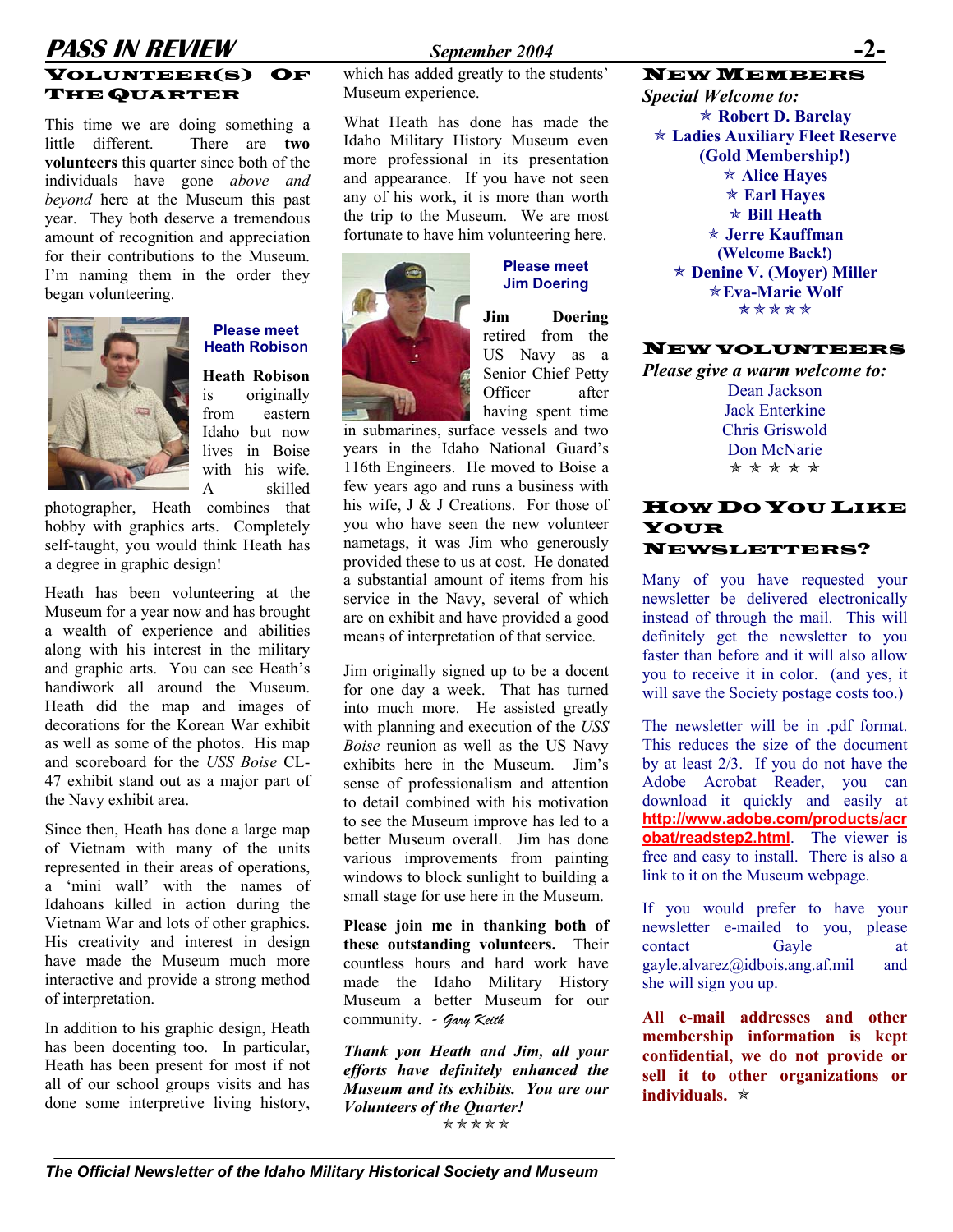### RECENT DONATIONS UPDATE

**Angie Okamoto -** At our Vietnam Open House, Angie donated two of her highly prized color prints of Idaho Air National Guard Aircraft. One of a C-130 and the other of an A-10. We are working with Angie to have copies available for purchase through the gift shop.



**Pictured left to right, Gary Keith, Bill Miller, Angie Okamoto, Walt Okamoto** 

**Ken Gustafson** - Photo of Company 781-43, Regiment 4, Battalion 14, US Naval Training Station, Farragut, Idaho.

**Charles P. McDowell, Foxfall Medals** - Army Silver Star Awards for WWII, 3 volumes.

**BMC** West – Lumber for shelving in our artifact storage room.

**Richard R. Plunkett – Crew photo of** *USS Boise* CL 47 (1943-1945)



**Col Bill Miller –** A new US Flag to replace our old one which was *really, really shoddy!*

**COL Donald McGough -** a copy of our elusive  $4<sup>th</sup>$  Quarter 1997 newsletter.

**Thank you everybody**, it is through donations such as yours that our collections can grow and our exhibits expand.  $\star$ 

### ENDOWMENT



Well, we finally did it! We broke through the seemingly impenetrable barrier! **Our Endowment balance** is

now \$**30,148.85.** We are still a long way from our goal of \$500,000 but this is a milestone to say the least!

Recent Endowment Donors include:

**ING Retiree Fund** 

**Stan Herzinger**  (In memory of Charles L. Hartgrave)

**Leroy & Susan Hartgrave** (In memory of Charles L. Hartgrave)

**Ron Galloway** (In memory of Elsie Inez Wilson)

Don't forget, you can also make a credit card donation on *on-line.* Look for this link on the Museum's webpage:

### **DONATE NOW THROUGH Network** for Good.

The plan is to create a financial base which will ensure the preservation of Idaho's military heritage for future generations.

*Thank you for supporting The Idaho Military History Museum.*  $\star$ 

#### UPCOMING EVENTS

Here are some of the events we currently have scheduled; more details will be posted on the webpage as invitations are confirmed and more information becomes available.

**13 October - Annual Membership** Meeting.See page 1 for all the details.

**11 November - Larry Gebert** from Channel 7 will be doing his morning show LIVE at the Museum! Be sure and tune in!

**13 November - Veterans Day Open** House. 10:00 am to 4:00 pm. Please join us as we celebrate and honor Veterans.

**4 December -** Pearl Harbor Open House. 10:00 am to 4:00 pm. Pearl Harbor survivors will be joining us for

### **-3-** *September 2004* **PASS IN REVIEW**

part of the day! Please join us as we pay tribute to those who were there on that *Day of Infamy.* 

**8-11 September 2005 - The Annual** Reunion for the 148th FA WWII Veterans will be held in Boise, Idaho. Our own Bill Heath will be one of the chairmen and the **Museum will be part of the event.** To learn more, contact Bill at wahboi $@$ rmci.net.  $\star$ 

#### MEMBERSHIP RENEWAL REMINDER

As a reminder, last October at the Annual meeting, the membership voted to **change the membership renewal date FOR EVERYBODY to January**. Don't remember when your membership is due? Check the date on your newsletters mailing label, it will tell you.

In addition, as the year begins drawing to a close, many people contemplate their charitable contributions for the year.

**The Idaho Military Historical Society is a 501(c)(3) organization and donations are tax deductible. Please remember the Museum as you plan your donations for the year.** 

| <b>Annual renewals are:</b> |             |
|-----------------------------|-------------|
| <b>General Membership:</b>  | \$25        |
| Senior $(60+)$ :            | \$15        |
| <b>Associate (Spouse):</b>  | \$10        |
| <b>Student:</b>             | <b>\$10</b> |

Of course if you'd like to become a Lifetime Member and forgo the annual reminder,

Lifetime Membership is \$375. Payment may be spread out over a oneyear period.

**Thank you for your support of the Museum.** There a number of programs and events ongoing at the Museum and your membership dollars help support these programs.

**Don't forget, the Museum is a great place to bring your visiting houseguests too!** Õ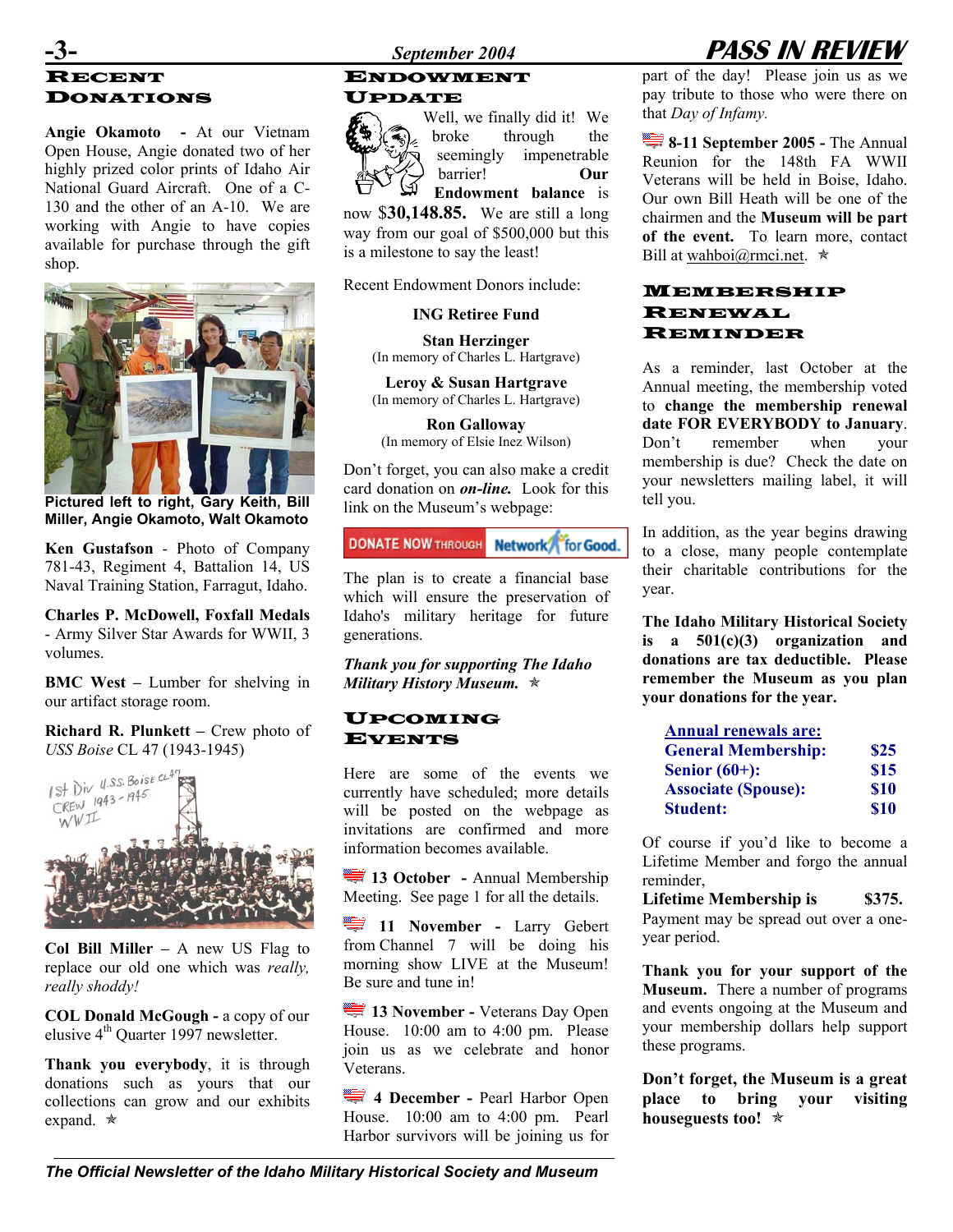### **PASS IN REVIEW** *September 2004*

#### MEMBERS IN THE **NEWS**

"**Bob Auth** is our resident famous artist! He was born in Bloomington, Ill., in 1926. At 17, he left school to join the USN where he served aboard destroyers during WWII. He was awarded 3 medals, a combat action award and a cold war service award. After receiving an honorable discharge, Bob continued on with his education. He attended Illinois State Normal University from 1949-51 and earned his BA from Illinois Wesleyan Univ. in 1953, MS from Washington State Univ. in 1963.

He also attended print making and paper<br>
SKIRMISHES making from Atelier Royce in Santa Monica, Calif., in 1977 and also the Univ. of Idaho in Moscow 1977. From 1986-89 Bob attended four international Calligraphy conferences at four different American Universities. He was an art teacher at Burley HS 1960- 61, East Jr. High 1961-67 and Boise High 1967-81. He was also a Supervisor of Art in the Boise school system from 1981-87. He has tons of awards and honors that would fill this entire newsletter but one of the most prestigious is having several art pieces in the Smithsonian Postal Museum Exhibit.

shooting black powder. He's a member of the Ee-Da-How long rifle club in Boise, collects stamps, continues his artwork and calligraphy and most of all, enjoys his three lovely daughters, Chris, Connie and Cindy who also have places in and near YP. Bob has been coming to Yellow Pine since the 1960's, and now has a beautiful home, on the river, just NE of town. He has many wonderful stories about his life's adventures and has done the artwork on the YP harmonica flyers for the past several years. A man of many talents!" – *Yellow Pine Backcountry News, Vol 1, Issue 6*{July 2004}

**Three of Bob's prints are available in the Museum gift shop; here is a picture of one of them.** 



*"Raid On Gerbini***" B-17F "Yankee Doodle" and wingman over Mt. Etna, Italy enroute to bombing run on Gerbini, Sicily. Sicily. Similarly When Howard reached Norton's ranch** 

The *Yankee Doodle* was piloted by our own **Art Cozine!** ★

## THE COTTONWOOD

After the disaster at White Bird on June 17, 1877, *(See Pass In Review, The Battle of White Bird Cañon, 3rd Quarter 2001 & 4th Quarter 2001)* General O.O. Howard planned his next move.

"Howard had busily mobilized reinforcements from throughout his department and the Department of California. Besides four companies of cavalry and three of infantry already available at Fort Lapwai and Lewiston, Howard could expect auxiliaries in the form of six companies of cavalry, five batteries of artillery (intended to He has numerous hobbies including function as infantry), and three discovery. companies of infantry, for a total of about 960 men. In addition, he directed that Major John Green's *(See Pass In Review, 4th Quarter 1999)* troops at Fort Boise march north to watch the area of the Weiser Valley and keep tribesmen from that region from joining the Nez Perces. And with divisional approval, Howard arranged for troops to be sent from the East Coast."<sup>1</sup>

> By June 22/23rd, when Howard departed, personally leading the campaign, his command "consisted of 227 regular soldiers of Companies E and L, First Cavalry; Companies B, D, E, I, and H, Twenty-first Infantry; and Battery E, Fourth Artillery, out fitted as infantrymen, plus a unit of volunteers from Walla Walla under Captain Thomas Paige."<sup>1</sup>

Meanwhile, Chief Joseph's scouts were keeping him apprised of General Howard's movements and he knew that Howard would follow him. Joseph then moved down the river, crossed it at Horseshoe Bend, and took a strong position in the mountains on the other side. By doing this, Joseph now had strategic command of the countryside and in order to reach him; Howard would have to cross the Salmon.

at Cottonwood he discovered that the house had been ransacked by the Indians and was in shambles. Howard laid over at the ranch for a day while awaiting his scout's reports and reinforcements from Lewiston and on the 25th, Howard proceeded to the Johnson ranch about four miles from the head of White Bird Canyon. Howard himself led the cavalry to Grangeville and joined up with the remnants of Perry's defeated command. Then on the 26th, they made a reconnaissance into the scene of the battle and began burying their dead comrades, which although stripped of their clothing, were not mutilated, contrary to some reports.

During the burials, Capt. Paige and twenty of his volunteers scouted the crest of a ridge to get a view of the country. They spotted the Indians in force and rushed back to report their

Howard ordered an immediate pursuit. On the afternoon of the 28th, his force now numbering 400, came under attack by Indian snipers. As it turned out, the snipers were a distraction and Joseph and his group recrossed the Salmon river unobserved by Howard. This put Joseph behind Howard and isolated Howard from Lapwai. Unaware, Howard attempted to cross as well on June 30th but the river was swift and they lost a great deal of time in the attempt.

First Sergeant Michael McCarthy, Troop H, 1st US Cavalry *(See The Battle of White Bird Cañon, Part I. [3rd](http://inghro.state.id.us/museum/Newsletter/3rdQtr2001.htm)  [Quarter 2001\)](http://inghro.state.id.us/museum/Newsletter/3rdQtr2001.htm)* went into detail about their situation in his journal and included the following: "If the Indians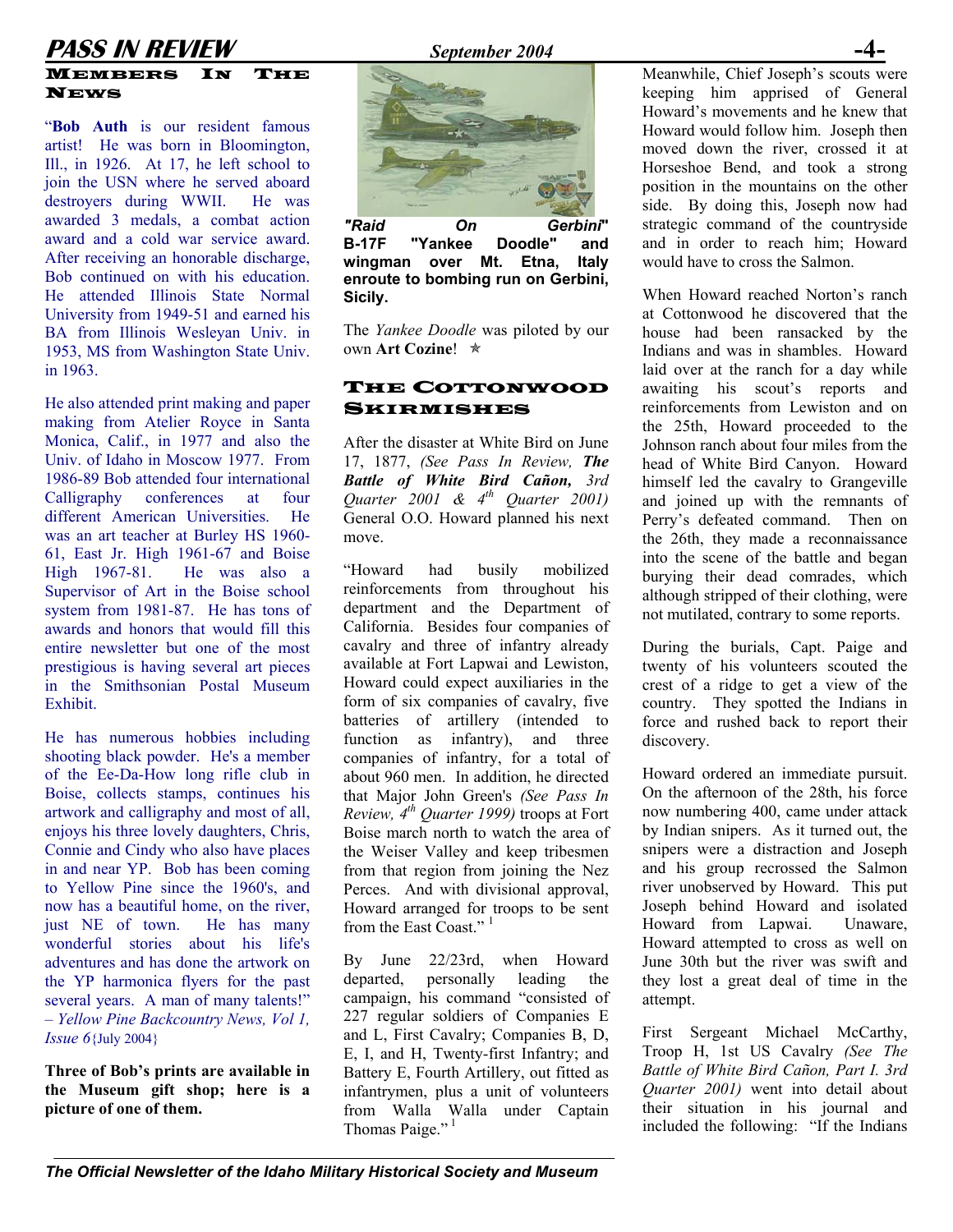were near at hand during that days march they could have cut us up…for we were badly strung out and broken up. The Command was badly strung out, all the way from base to summit of divide." $^2$ 

Shortly after the outbreak of the Nez Perce war, Edward McConville raised a company from the Lewiston region, Company A, of the First Regiment of Idaho Volunteers and commanded those Idaho Volunteers. McCarthy noted in his journal on June 30, 1877, "McConville and his Lewiston Vols. arrived late last evening about 20 in number $"$ <sup>2</sup>

General Howard promptly made use of them. "Capt. E. McConville, with his company, 'A', Lewiston Volunteers, eighteen (18) men, having reported this day for duty at these headquarters, is hereby ordered to report to Capt. J.G. Trimble, at Slate Creek, I.T., without delay. By command of Brigadier-General Howard. - M.C. Wilkinson, Aide-de-camp."<sup>3</sup>

Howard learned that some members of Looking Glass' Camp (a band of Nez Perce) had joined Joseph and Howard feared the whole band might join in as well. Howard dispatched Capt. Whipple to capture the chief and "'all that belonged to him,' and to 'turn all prisoners over, for safe keeping, to the volunteer organization at Mount Idaho."  $4$ 

On July  $1<sup>st</sup>$ , Whipple arrived at the camp. Negations began and reports on their ambiance vary but one thing is certain, someone, probably a volunteer, fired a shot into the Indian camp. Negotiations abruptly ended and fighting began. This had the unfortunate effect of driving Looking Glass to Joseph's side. Reports of the number of casualties vary; all were Indians. Whipple's command also captured a large number of Nez Perce horses.

Howard and Joseph both learned that an ammunition re-supply train, commanded by Perry, was headed to the Cottonwood Ranch. Howard sent Whipple to Cottonwood with the hope that he would arrive before Joseph had a chance to recross the river and join with Looking Glass. Joseph meanwhile moved his group to the north of the ranch, placing his force between the commands of Perry and Whipple.



**Packtrain Encamped At Cottonwood During 1877 War** <sup>5</sup>

Whipple reached the ranch on July  $2<sup>nd</sup>$ and waited for Perry. On July 3rd, Whipple sent two citizen scouts out to determine the number and location of the Indians. Only one scout returned. He had been fired at and the Indians were roughly 12 miles away, the other scout was presumed dead.

Whipple realized Perry was in danger and directed Lieut. Rains and 10 of his men "to proceed at once toward the point where the Indians had been seen, for the purpose of ascertaining the strength of the enemy."  $\frac{1}{4}$  Whipple soon followed Rains. Joseph anticipated an attack and placed his warriors on both sides of the road north of Cottonwood. When Rains detachment entered a shallow ravine, the Indians attacked. Whipple heard the sounds and rushed forward but they were too late. Rains and all of his men were dead.

Whipple continued on a short distance and located a defensible position. He deployed his men and waited. The combatants, one thousand yards apart, continued to menace each other for two hours until dusk, when the Indians withdrew and Whipple encamped for the night. In the morning (July 4) he started out again to meet Perry. Perry was unaware of the danger until he arrived at Cottonwood.

McConville's company had become involved in scouting duty. They located

### **-5-** *September 2004* **PASS IN REVIEW**

the Indians trail and bivouacked nearby. About an hour later they learned of the Rains massacre. McConville and two other groups of volunteers set out to reinforce Whipple. While riding along Rocky Canyon, McConville, becoming suspicious of several Indians who ran away as they advanced into the canyon, ordered his men to take a different trail. Later, they learned that the Indians were indeed attempting to lure them into a trap.

Whipple and Perry set out to meet each other and after doing so returned to Cottonwood, Perry as the senior officer assumed command of the 113 men. "The soldiers spent the remainder of the morning digging rifle pits, building a barricade of fence rails, and generally strengthening their positions. At noon the warriors attacked." <sup>6</sup>

Capt. Whipple recorded, "For hours they made the most frantic efforts to dislodge us. Every man of the command was kept on the lines."<sup>4</sup> At sundown, the Indians withdrew. General Howard later described that day as follows: "There were doubtless plenty of flags flying; plenty of firing from carbines and gatlings, to make the old Craig Mountain ring; add the Indian yellings and shootings and the day we celebrate was here properly honored." 1

The Indians returned again on July 5th, signaling their readiness for battle with three smoke signals. The attack came at mid-day but was eventually repulsed by the troops until the main body of Indians withdrew but sporadic firing continued for some time.

Also on July 5th, word reached Mount Idaho of the attack on Whipple and Perry's commands. Darius B. Randall, most often referred to as D.B. Randall, who had attempted to assist Whipple in negotiations with Looking Glass decided to join the effort. He formed a detail of 16 and headed to Cottonwood. When they got to within 2 miles of the soldiers positions, they were attacked by a group of Indians, estimated to be between 125-132 in number.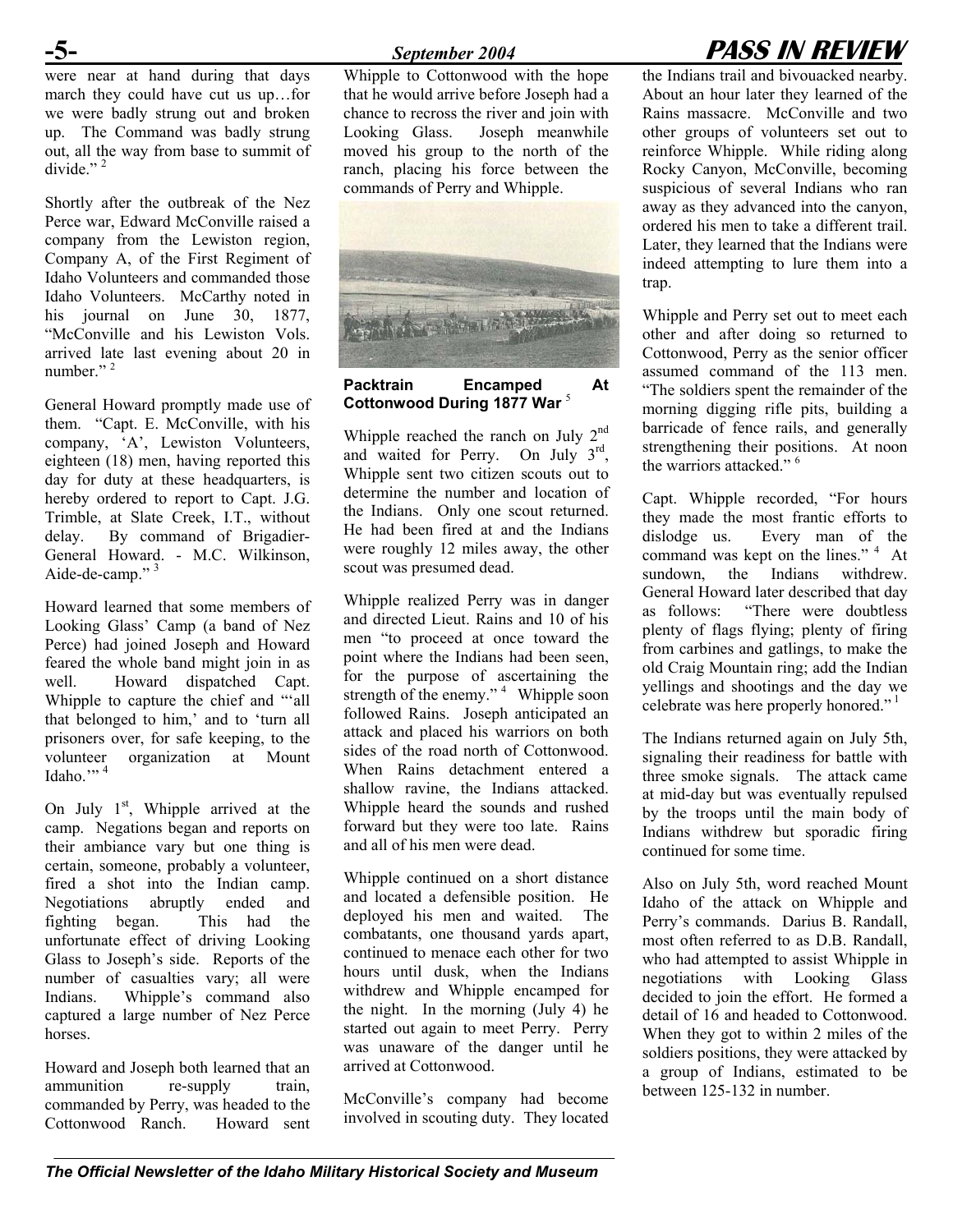### **PASS IN REVIEW** *September 2004* **-6-**



**Captain Darius Bullock Randall, Idaho Volunteer** <sup>1</sup>

The action was seen by Perry and his command but he did

not go to their rescue. He believed that it was a "ruse on the part of the Indians to draw us out." $1$ 

He also had over-estimated the size of the band attacking Randall; he believed their numbers closer to 300 and he feared that a divided force could not resist attack and that his ammunition would fall into hostile hands. Whipple pleaded with Perry but to no avail. "Unable to restrain themselves, about twenty-five volunteers dashed from their safe position to join the battle...Their daring act at last caused Perry to move and he sent to the rescue a cavalry detachment under Captain Whipple."<sup>4</sup>

McConville's volunteers also arrived on the scene but they were not in time. Randall and 2 of his "Brave Seventeen"6 were killed. (One died during the battle, another died shortly thereafter from his wounds.) This incident further escalated the growing tension between the military and the volunteers.

Adding insult to injury, Nez Perce sources later reported that "by that time, the Nez Perces were principally concerned about moving their large village across the prairie, and most of them did not become involved in the fighting near Cottonwood on July 5." $1$ 

The next day, Perry's soldiers buried the dead enlisted men from Rains' detachment and the volunteers set out across Camas Prairie for Mount Idaho. Then on July {one source said July 6th another said July 8th}, the "volunteers from Mount Idaho, Lewiston, and Dayton hastily reorganized into a single battalion under McConville, then

"The

wood

pressed north seeking the trail of the Nez Perces." 1 **This event is considered by most authorities to mark the beginning of the Idaho National Guard.** The following day, Governor Brayman promoted McConville to Colonel of the Field, commanding all militia units in Idaho Territory."<sup>7</sup>



miles south of Cottonwood, Idaho, on the east side of U.S. Highway 95…The skirmish sites associated with the Nez Perce War of 1877 are on private lands, mostly in agricultural use, near the community of Cottonwood."<sup>8</sup>



**Sign marking the area of the**  *Cottonwood Skirmishes***. Sign reads:** 

**"A gatling gun firing from the top of a low hill a mile northwest of here beat off a Nez Perce attack, July 4, 1877. He** was appointed corporal of his

**Next day, Indians just east of here surrounded 17 Mount Idaho Volunteers: 2 were killed and 3 wounded before cavalrymen from Cottonwood came out to rescue them. Meanwhile, Chief Joseph's people, screened by this wellplanned diversionary skirmish, crossed the prairie to join their allies on the Clearwater…"** ★

#### IDAHO FILE INTO **HISTORY**



#### **EDWARD MCCONVILLE COMMANDER, COMPANY A, OF THE FIRST REGIMENT OF IDAHO VOLUNTEERS**

Edward McConville was born on a farm in Cape Vincent, Jefferson County, in northern New York, on June 25, 1846. McConville was reared on his father's farm, and received an academic education in the University of Syracuse. He was within a month of reaching his fifteenth birthday when the Civil War began, but the spirit of patriotism, a dominant element in his family, soon surfaced, and he offered his services.

He enlisted "as a private of Company I, Twelfth New York Volunteer Infantry."<sup>9</sup> Several sources also reported that he served as the Twelfth New York Volunteers drummer boy. "He was enrolled April 30, 1861, at Syracuse, New York, and was mustered into service on the 13th of May, for two years.

company, October 27, 1862, and continued at the front until honorably discharged, May 17, 1863. Just eight days later, on the 25th of May, he reenlisted, at New York City, and was mustered in July 18, 1863, as a private of Company C, Thirteenth New York Cavalry, to serve three years. He was appointed corporal September 11, 1863, and sergeant February 4, 1864, and on the 7th of October of the latter year he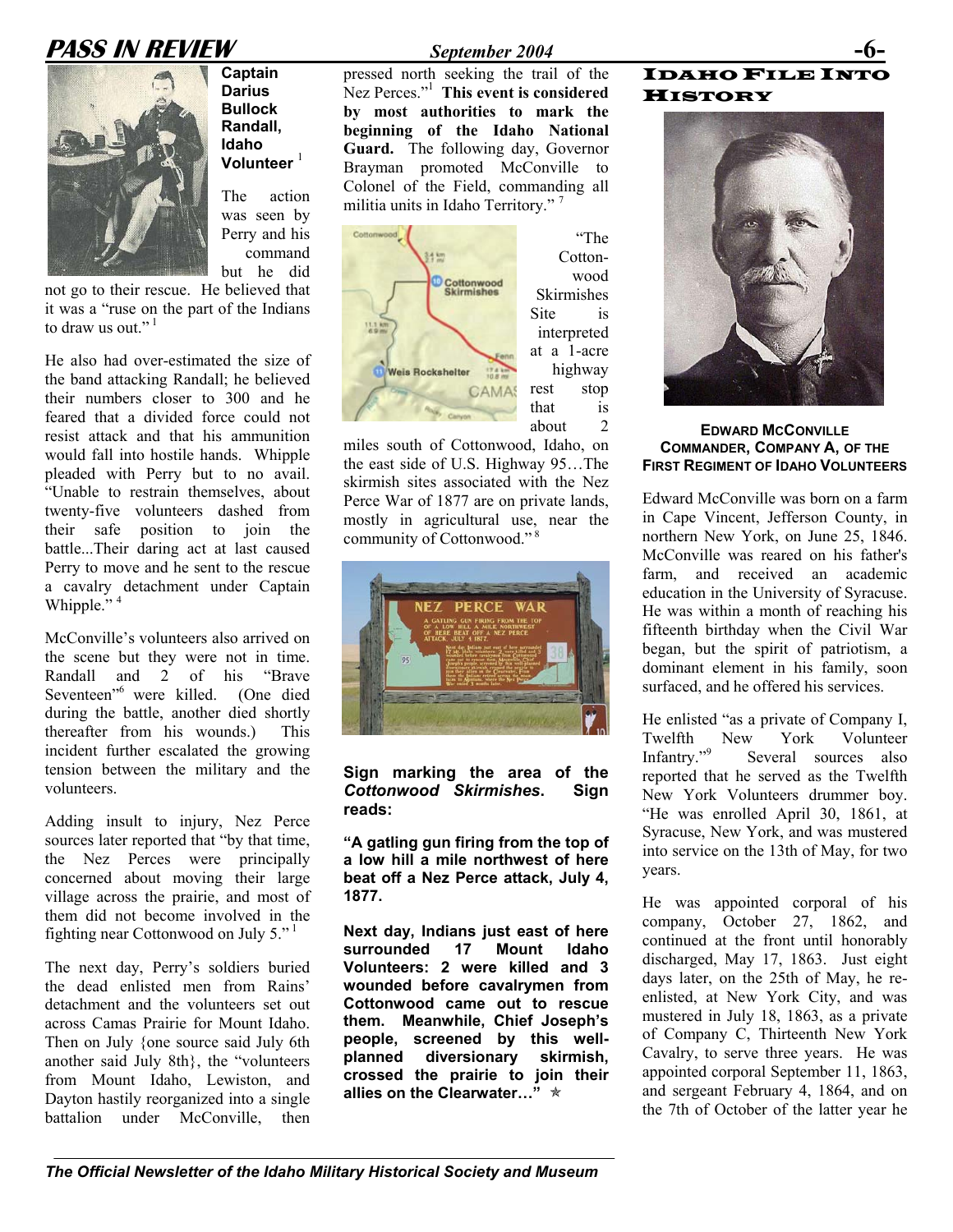was assigned to duty with the pioneer corps.

On August 17, 1864, upon the consolidation of his regiment, he was transferred to Company H, Third New York Provisional Cavalry, with which command he remained until honorably discharged, September 21, 1865."<sup>9</sup> He concluded the war as a second lieutenant in the Thirteenth New York Cavalry.<sup>10</sup> He participated in a number of battles, including the engagements at Blackburn Ford, both Bull Run's, Yorktown, and Antietam.

"During his four years service he was never on the sick list a single day. He was twice wounded but only slightly and stopped just long enough to have the bullet extracted and the wound dressed." <sup>9</sup> "A peculiarity was his great horror of the hospital and of losing a  $limb."$ <sup>11</sup>

"In 1866 General McConville enlisted again in Company G, Twenty-first United States Infantry, and served seven years in the regular army. In the year 1870 he was sent with an expedition against the Apache Indians in Arizona, and in the battle of Chifeto he was distinguished for his gallant conduct. He served in New Mexico, Arizona and on the coast until he was mustered out and honorably discharged, at Ft. Lapwai, in  $1873.^{9}$ 

After leaving the service, McConville, now in his late twenties, spent the next few years working at various jobs in the growing area of Lewiston. At the outbreak of the Nez Perce war in June 1877, McConville raised a company from the Lewiston region. This company became Company A, of the First Regiment of Idaho Volunteers with McConville as their commander. McConville and his volunteers first saw action in what came to be called the 'Cottonwood Skirmishes'. McConville's service and actions at Cottonwood were commended:

**"For the soldierly qualities and the singularly faithful conduct of Capt. E. McConville and his company of Lewiston Volunteers, during the past** **few days of incessant duty in the face of wily and dangerous foes, the commanding general of the department hereby expresses his appreciation and sincere thanks. By command of Brigadier-General Howard.** - M.C. Wilkinson, Aide-decamp Field Orders No. 23, July 4,  $1877.$ "<sup>3</sup>

Immediately following the Cottonwood skirmishes, "Grangeville, Mt. Idaho, Lewiston, and Dayton, Washington, Volunteers reorganized into a single regiment, with Colonel McConville as their new commander, **an event considered by most authorities to mark the beginning of the Idaho National Guard**. The following day, Governor Brayman promoted McConville to Colonel of the Field, commanding all militia units in Idaho Territory."

"On the evening of July 8, while Howard was struggling toward Grangeville, 'Colonel' Ed McConville and some seventy-five citizen volunteers, …'disgusted with the slowness of the regulars'-discovered the Nez Perce camp on the Clearwater. Wisely determining that his force was out numbered, McConville sent a courier requesting assistance, telling Howard that 'I would keep as quiet as I could' until the troops arrived. The following day, however, one of his scouts accidentally discharged his rifle. Alerted, the warriors immediately attacked, forcing the volunteers to the top of a hill several miles away." <sup>6</sup>

"Colonel McConville ordered his men to take a position upon the summit of a hill, afterwards designated as 'Mount Misery,' and to begin digging rifle pits at once, using their knives and tin cups for the purpose. With such implements, it was slow work, but by nightfall the hill top was fairly well fortified." <sup>12</sup> The Nez Perce surrounded and isolated them, began taunting them which escalated into unearthly yells and screeches. Then at 1:00 am, they opened a 'strong fire' keeping it up until dawn. Attempts to request assistance from Gen Howard were in vain, the messengers were unable to get through.

### **-7-** *September 2004* **PASS IN REVIEW**

On July 11th, the warriors seemed distracted and the Volunteers being low on supplies withdrew from Misery Hill. Unaware the troops were only a few miles across the river; the men began walking back to Mount Idaho. There they learned Howard's whereabouts, but it would be days before they would catch up.

"On July 27 McConville and his men reached Kamiah, where General Howard gave Colonel McConville the choice of crossing the Bitterroots in pursuit of the Nez Perce or reporting for scouting duty. Colonel McConville informed Governor Brayman that 'owing to the condition of [his] horses and the men not wishing to go into Montana,' he was going into camp.

Between July 28 and August 22 Colonel McConville and the Lewiston Scouts performed reconnaissance for General Howard. Shortly thereafter, McConville reported that his men were sick with the fever, and on August 27, informed the governor that the entire company had set out for Lewiston where he planned to disband it, 'there not being the least sign of an Indian.'

On August 28 the company reached Lewiston and turned in their arms and ammunition. Although decommissioned by McConville, the unit was later recalled when it was discovered that he had exceeded his authority. Only the governor can officially disband a militia unit." 7

During and after the Cottonwood skirmishes, tensions between the regulars and volunteers had grown intense but McCarthy's journal reported: "A Co. of Vols. roused in Lewiston, Comded by Capt. McConville, an old regular was an exception and conducted themselves like regulars." <sup>2</sup> His journal also noted: "The Lewiston Vols. however went thru the campaign and were with us on our last reconnaissance July 17 – toward Weippe and they did good service on the prairie after the Rains massacre."<sup>2</sup>

Following the Nez Perce war, McConville "joined the Bannock War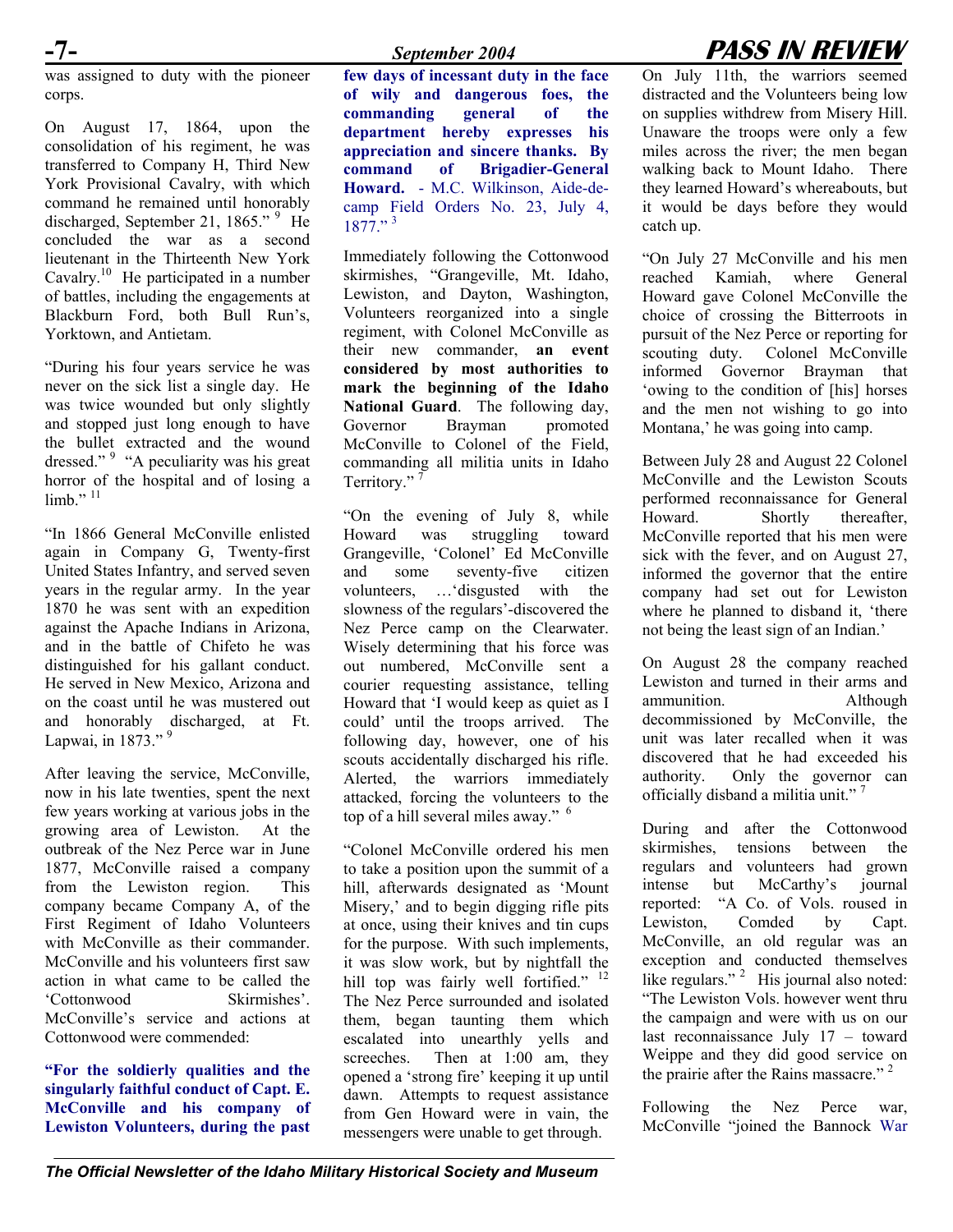## **PASS IN REVIEW** *September 2004*<br>in 1878." <sup>13</sup> He then returned to face and three others looked as

He then returned to Lewiston and "On the 1st of October, 1878, in Lewiston, he had married Miss Viola C. Arant, a native of Kansas, and a daughter of Samuel W. Arant, a representative of an old American family."<sup>9</sup>

"Although 'Mac' had 'fought the Indians with all his might, [he] became interested in them, and ended by becoming their fast friend'. He admired the courage of their resistance and recognized the justice of many of the Nez Perce claims. Thus it was that Mr. and Mrs. McConville were brought to Kamiah to head the Government School. ...Using to great advantage his own knowledge of the Nez Perce people gained from his war experiences and the years in Lewiston, Edward McConville was soon an active partisan on behalf of his Indian charges. He worked conscientiously to raise the standards of the feeble educational system and became involved in the ever present struggle to secure help for the Nez Perces under his jurisdiction."<sup>13</sup>



**Fort Lapwai, circa late 1800s** <sup>14</sup>

In the mid 1880's, the McConville's were transferred to Lapwai, "where the former army man accustomed to shouting commands to rough men found himself in charge of the Girls School. After a brief stint in Lapwai, the McConvilles were transferred to Forest Grove, Oregon." <sup>13</sup> Early in the spring of 1890, they were transferred back to Lapwai.

His charges we appreciative of him. "A firm and consistent disciplinarian, the Superintendent said 'the children were very easy to manage.' A visitor describes her observations: 'The room was packed full of eager children, bright as weasels. When recess time came, they clung about Mr. McConville so closely that he could hardly move. Three little girls took hold of his hands, a boy climbed on a chair to stroke his

face and three others looked as if they were going to climb on his back."<sup>13</sup> The referenced articles in *Idaho Yesterdays* and *Illustrated History of The State of Idaho*, go into great length about the McConville's time and accomplishments at the School.

Then came the clouds of war! In January 1898, the *USS Maine* was sent to Havana "to protect American interests during the long-standing revolt of the Cubans against the Spanish government. In the evening of 15 February 1898, *Maine* sank when her forward gunpowder magazines exploded. Nearly three-quarters of the battleship's crew died as a result of the explosion." 15 Sabotage by Spain was suspected.

"On the 22nd of August, 1898, President McKinley, by proclamation, called for one hundred and twenty-five thousand volunteers, and the governor of Idaho also issued a similar proclamation. Every company of the Idaho National Guard responded to the call, and from May 7 to May 14, 1898, the companies were mustered into the service of the United States as Companies A, B, C, D, E, F, G and H, First Idaho Volunteers."<sup>9</sup>

"The day the Spanish-American War was declared Superintendent McConville resigned at Lapwai." <sup>13</sup> "General McConville was appointed by the governor to the rank of major of the second battalion, and the troops left Boise May 18th."



**Idaho Volunteers Depart From The Boise Train Station**<sup>14</sup>

They sailed from San Francisco on the *Morgan City* for the Philippine islands, June 27, 1898. Accompanying McConville was "his son Harry, a youth of seventeen years, who enlisted in Company B, and with his father went to Manila as color-bearer of the regiment."<sup>9</sup>



*SS Morgan City* 

The *Morgan City* was an "old passenger ship [from] the Alaska service with no apparatus for distilling water."13 "During the five weeks in the midsummer heat of the Pacific, the water supply ran alarmingly low before the troops reached Manila Bay the last day of July." $^{13}$ 

The books *Official History Of The Operations Of The First Idaho Infantry, U.S.V. In The Campaign In The Philippine Islands* and *The History Of The Idaho National Guard* go into detail about the actions of the volunteers during the next seven months.

Then dawned February 5, 1899. "Poor, brave McConville. He had fought all through the great war, served long years afterward in the regulars, and took his last order from my lips that smiling Sunday morning – took it too literally, for I did not tell him he must lead his men to the redoubt. Only his way of doing things, he must be far in the lead, he was-and he got his death-blow in taking the enemy's works."<sup>16</sup>

"The Filipinos held a line stretching from the top of a small fortified knoll to an old brick kiln, containing two modern, rapid-firing Krupp guns. The Second Battalion's objectives were clear. McConville ordered Company B to capture the kiln and silence the guns, Company G to take the knoll, and Company C to crush the center of the enemy's line. Showing bravery typical of the Idaho officers, McConville, himself, led the charge. The Idaho men captured the knoll quickly and after heavy fighting, the kiln fell as well. The defenders fled, driven into the Pasig River…His men reported that

*The Official Newsletter of the Idaho Military Historical Society and Museum*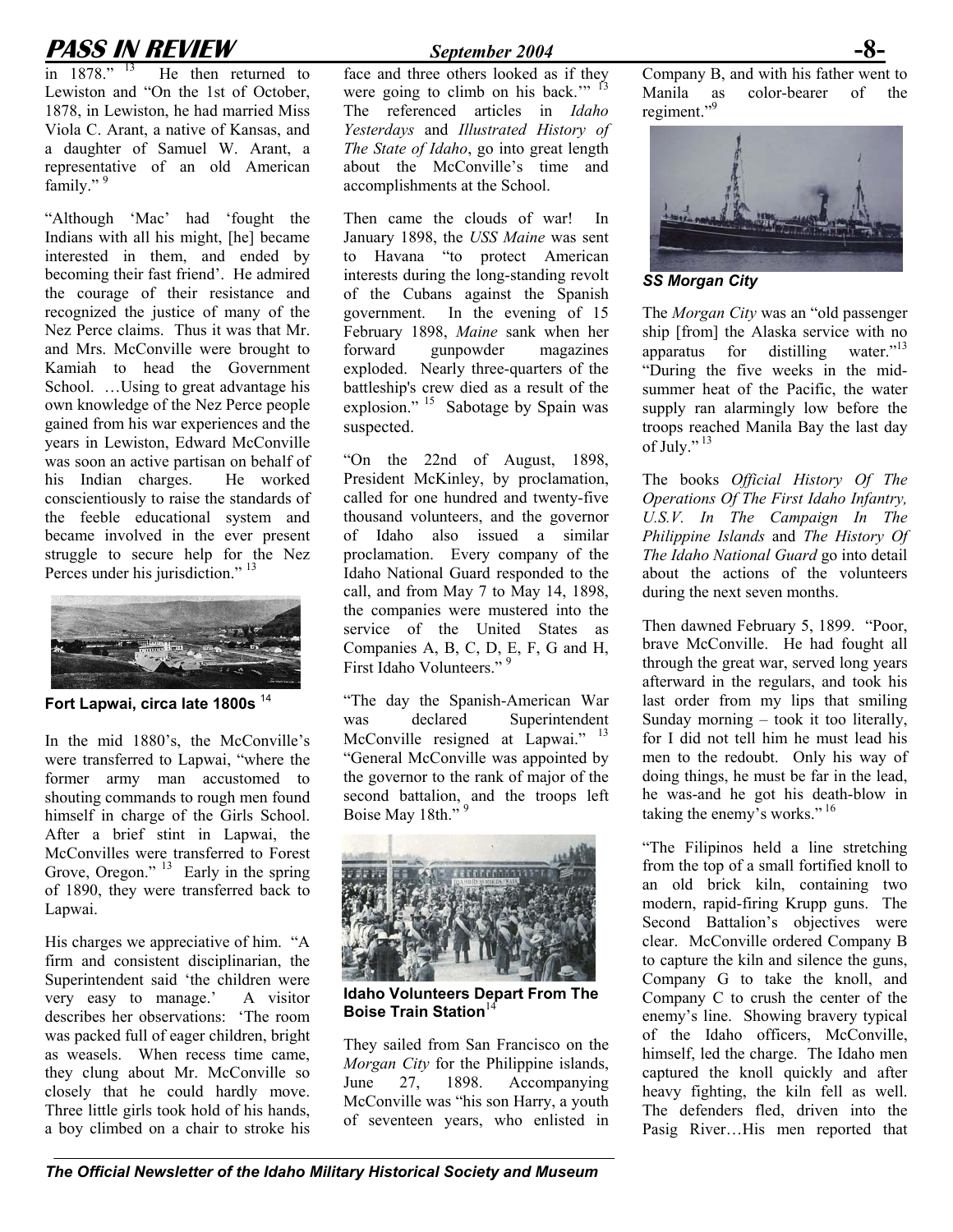McConville leapt to the front, rallying his staggering line in the face of withering fire. Although shot through the chest and knocked to his knees, he continued to crawl forward until convinced that his assault had successfully broken the enemy's line. He died a few hours later."<sup>7</sup>

"On February 7, 1899, the *Lewiston Teller* announced the first Idaho casualty of the Spanish-American War: Major Edward McConville, killed two days before at the Battle of Santa Ana. It was two months before his body, accompanied by his son Harry, was returned to Portland, brought on the train to Riparia, and arrived at the Lewiston dock on April 13 on the steamer *Spokane*, all flags at half mast." 13 (Governor Steunenberg sent a letter to Senator George L. Shoup requesting that McConville's son Harry be discharged so he could accompany his fathers body home and comfort his mother.)

Originally scheduled for Friday with full military honors, the service was postponed for two days to allow the state dignitaries to travel from Boise to Lewiston on the nearly impassible roads. An estimated six thousand people attended the service, which was held at the Masonic Temple. "The ceremony was followed by a 'most elegant oration' of two hours. In a bitter wind lashed with rain the funeral procession was drummed up Main Street by cadets and fraternity men from the University."  $13$  Attendees included "Governor Steunenberg, State Auditor, all members of the Supreme Court, 2 companies of the University cadets, large delegation of fraternity men and old friends of the deceased." 11 It was also reported that a representative from Washington State was in attendance as well.

"The front page of the next day's paper headlined 'The Hero Laid to Rest' – this 'vigilant, untiring friend and faithful officer…– Major Edward McConville."<sup>13</sup>

*Postscript:* "He was elected mayor of the Lewiston Regiment Uniform Rank

in 1893 and elected colonel of the regiment on January 21st, 1895. At the time of his death he was aide-de-camp on the staff of Major General James R. Carnahan, with the rank of colonel."  $11$ Several unofficial sources report that before he died, McConville was brevetted brigadier general, "in recognition of his great bravery and gallant service."<sup>9</sup> The various obituaries referred to McConville as General throughout. Edward McConville is buried in Normal Hill cemetery, in Lewiston Idaho. He was survived by his wife Viola and four children, Harry, Alta, Ermeth and Hugh. \*

#### MOST WANTED

 $\geq 116$ th Engineer related items from Vietnam

 $\geq 133$ rd Combat Engineer Battalion items from WWII

 $\geq 183$ rd/951st Field Artillery items from WWII

 $\triangleright$  Desert Storm field gear

¾ **YOU!** One of the reasons for the cancellation of our September Open House was a lack of volunteers. We just didn't have the people power to put it together. If you have just a couple of hours a day or week that you can share with us, we would greatly appreciate it. Stop by for a visit and see how your interests can help preserve Idaho's proud military history!

### $\textbf{IDAHO}\textbf{VETERANS}$   $\begin{array}{c}\n \frac{\text{8}\text{http://www.nps.gov/nepe/site10.htm}}{94.1\text{/two.mps.gov/nepe/site10.htm}}\n \end{array}$  $\begin{array}{c}\n \frac{\text{8}\text{http://www.nps.gov/nepe/site10.htm}}{94.1\text{/two.mps.gov/nepe/site10.htm}}\n \end{array}$  $\begin{array}{c}\n \frac{\text{8}\text{http://www.nps.gov/nepe/site10.htm}}{94.1\text{/two.mps.gov/nepe/site10.htm}}\n \end{array}$ **CEMETERY** DEDICATION

Idaho formally dedicated its Veterans<br>Cemetery on Saturday, July 31, 2004.

A number of distinguished guests and<br>1983, pg 79 Footnote dignitaries attended, as did hundreds of on-lookers. Governor Kempthorne, The Honorable John W. Nicholson, Under Secretary for Memorial Affairs, Mr. Bernard Fisher, Vietnam Medal of Honor Recipient, were some of the guest speakers. In addition, Vice President Cheney sent a letter which was read to those in attendance.



**Partial overview of the raising of the US Flag. Photographer unknown.** 

The cemetery is located just north of Hill Road and east of Horseshoe Bend Road (Old St. 55) adjacent to the Dry Creek Cemetery.  $\star$ 

| Produced By: Idaho Military Historical         |
|------------------------------------------------|
| Society                                        |
| Feature Stories, Editor & Production:          |
| Gayle Alvarez                                  |
| Comments or article suggestions are            |
| welcome, contact us at 422-4841 or visit our   |
| web site at: http://inghro.state.id.us/museum/ |

#### *Footnotes:*

*1 Nez Perce Summer, The U.S. Army and the Nee-Me-Poo Crisis*, Jerome A. Greene, Montana Historical Society, 2000

<sup>2</sup> McCarthy Journal, Extract of Journal courtesy of National Park Service, Spaulding Idaho <sup>3</sup> Nez Perce And Bannock Indian Wars, Field Orders No. 21 & 23, Idaho State Library &

Archives *4 War Chief Joseph*, Helen A. Howard, Dan L.

McGrath, Caxton Printers, Ltd., Caldwell, ID 1946

<sup>5</sup> *Nez Perce Summer*, pg 104, Idaho State Library & Archives 6 *Children of Grace: The Nez Perce War of*

*1877*, Bruce Hampton, Henry Holt and Co., Inc,

New York, New York, 1994,<br><sup>7</sup> *History of the Idaho National Guard*, Orlan J.<br>Svingen Editor, Idaho National Guard, 1995

<sup>9</sup> *An Illustrated History of the State of Idaho*, The

Lewis Publishing Co, Chicago, 1899<br><sup>10</sup> *Idaho Daily Statesman*, Boise, Idaho, February<br>7 & 8, 1899

<sup>11</sup> The Morning Tribune, Lewiston, Idaho,

<sup>12</sup> Yellow Wolf: His Own Story, Lucullus Virgil McWhorter, Caxton Printers, Ltd., Caldwell, ID,

<sup>13</sup>*Idaho Yesterdays*, Spring Issue, 1969, Volume

13, Number 1<br><sup>14</sup> Idaho State Library & Archives

*[http://www.history.navy.mil/photos/events/spana](http://www.history.navy.mil/photos/events/spanam/events/maineskg.htm)*

*[m/events/maineskg.htm](http://www.history.navy.mil/photos/events/spanam/events/maineskg.htm) <sup>16</sup> Official History Of The Operations Of The First Idaho Infantry, U.S.V. In The Campaign In The Philippine Islands* $\star$